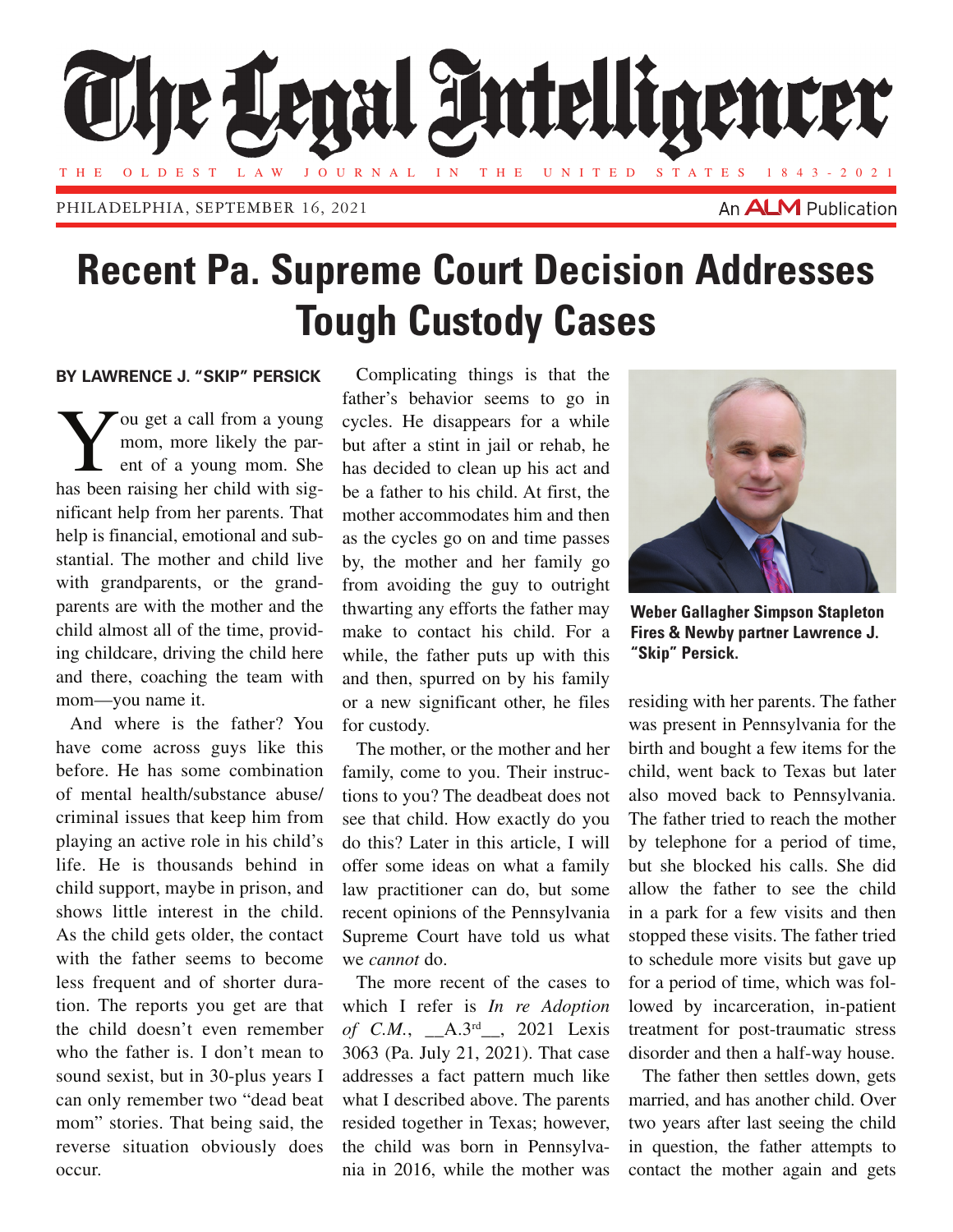a text telling him not to contact her anymore. The father files a custody complaint and almost immediately after a custody conciliation conference where the parties could not reach an agreement, the maternal grandparents, joined by the mother, file for termination of parental rights under 23 Pa CSA Section 2511(a) (1), citing a failure to perform parental duties for six months prior to filing the petition. The interesting twist in this case is that the mother signed a consent to adoption relinquishing her parental rights in favor of her parents adopting her child.

The grandparents and the mother cited the mother's diagnosis of lupus as the reason why she chose to relinquish her parental rights. The trial court, based on the mother and maternal grandfather's testimony alone—meaning that there was no expert testimony—accepted that the mother's lupus was sufficiently life threatening, and that it justified an adoption of the child by the maternal grandparents; and based on father's tenuous relationship with the child, the trial court granted the petition for involuntary termination, relative to the father, and accepted the mother's consent to adoption.

The father appealed to the Pennsylvania Superior Court and that court reversed in a 2-1 decision. The Superior Court focused on one particular fact: that the mother and the child lived with the maternal grandparents and would continue to do so for the foreseeable future with the maternal grandparents acting more as parents for the child than as grandparents. Additionally, the mother's relationship with the

child would not change whether her rights were terminated or not. Based on these facts, the Superior Court concluded that the proposed adoption was not valid because it did not create a new family unit or a new parent-child relationship, which is the purpose of the Adoption Act. On top of that, the Superior Court found that the filing of a petition to terminate the father's parental rights constituted gamesmanship in a custody proceeding and not an appropriate use of the Adoption Act.

In large part, the Superior Court opinion in the *C.M.* case relies on an earlier Pennsylvania Supreme Court case: *In re Adoption of M.R.D.,* 145 A 3rd 1117 (Pa. 2016). To understand the holdings of both the Superior and Supreme Court in *C.M.*, an understanding of *M.R.D.* is necessary. The facts are similar to those in *C.M.*; both parents lived together in another state and the mother became pregnant, moving back to her parents' residence in Pennsylvania to give birth to twins. Over the next few years, the father made a few halfhearted and, ultimately, unsuccessful efforts to contact the mother and have a relationship with the children. After his efforts were frustrated, the father filed a custody complaint.

The mother and the maternal grandparents' response, much like in *C.M.*, was to file to terminate father's parental rights. The difference between *C.M.* and *M.R.D.* is that in *M.R.D.*, the mother and the maternal grandfather sought to have the father's parental rights terminated with the mother retaining her rights and the grandfather becoming both an adoptive "father"

and biological grandfather. Similar to *C.M.*, the natural grandfather in *M.R.D.* filled the void left by the father's absence, regularly sharing parental duties with the mother in the father's absence.

The adoption issue in *M.R.D.* is whether or not the "cause" exception in 23 Pa C.S.A. Section 2901 is applicable to this fact situation. This exception comes from *In re Adoption of R.B.F.*, 803 A.2d 1195 (Pa. 2002), that being Pennsylvania's same sex adoption case where a birth parent was ultimately granted court permission to not specifically comply with every requirement of the Adoption Act so that her samesex partner could adopt her child.

The trial court in *M.R.D.* granted the exception and allowed the adoption. The Superior Court affirmed, focusing on birth father's poor history. The Supreme Court reversed, citing the purpose of the Adoption Act and no new familial relationship being created.

Importantly, in *M.R.D.* the Superior Court raised the issue of misusing the Adoption Act in difficult child custody cases. In fact, that is what both *C.M.* and *M.R.D.* are, custody cases that have gone to an extreme. In both, the fathers who had been far from exemplary, particularly in their children's younger years, filing for custody after their efforts to establish relationships with their children were foiled by the children's mothers and maternal grandparents. In response, the mothers and maternal grandparents have filed to terminate the fathers' parental rights.

In *M.R.D.,* there is an admonition to the family law bar that this is a